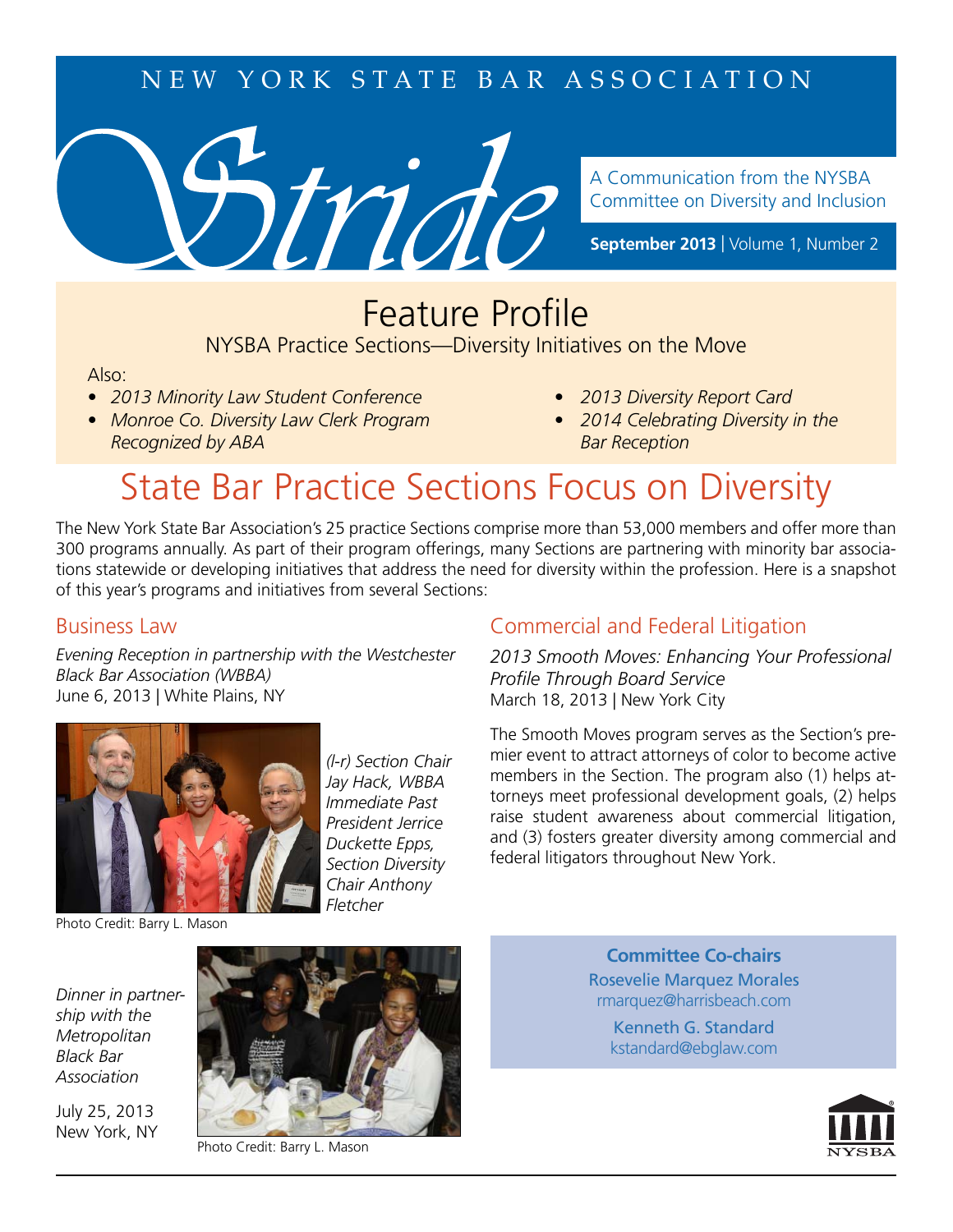

### Corporate Counsel

The Section's Kenneth G. Standard Internship Program focuses on identifying and supporting in-house internship opportunities for law students from a diverse range of backgrounds, providing them with the chance to experience in-house legal practice.

The Section also established a Fellowship through the NY Bar Foundation to provide an intern the opportunity to serve at a charitable or not-for-profit organization. It also added to the Section's executive committee a permanent position for an alumnus of the Kenneth G. Standard Internship Program.

Additionally, the Section established a mentor program for current and past interns and amended its bylaws to describe its diversity vision statement. The Section also sponsors and awards a scholarship to the Young Lawyers Section Trial Academy.

### Criminal Justice

The Section amended its bylaws, allowing the chair to appoint one person to the Section Executive Committee as a Diversity Representative with voting rights.

#### Dispute Resolution

*Diversity in the Dispute Resolution Process: The Final Frontier* March 28, 2013 | New York, NY

Co-sponsored by: the Metropolitan Black Bar; the Asian American Bar of New York; the Dominican Bar; the Puerto Rican Bar; the Nigerian Lawyers; the New York County Lawyers Committees on Arbitration and ADR, and Minorities and the Law; and Skadden, Arps, Slate, Meagher & Flom LLP Diversity Committee.

### Entertainment, Arts and Sports Law

*360 Degrees of Sports Law: A CLE panel discussion & Pre-NFL Draft Networking Event* April 24, 2013 | New York, NY

Co-sponsored by: The Black Entertainment & Sports Lawyers Association; Metropolitan Black Bar Association; New York State Bar Association Entertainment, Arts, & Sports Law Section; and the Minority Law Student Alliance of Cardozo School of Law.

#### Intellectual Property Law

*11th Annual Women in IP Law*  June 5, 2013 | New York, NY



*Panelists receive plant patent prints at the 11th Annual Women in Intellectual Property Law Program. (l-r) Kelly M. Slavitt, Section Chair; Vanessa C. Hew, Partner, Duane Morris LLP; Maria Fernandez, Senior Counsel, Technology Licensing and Alliances, IBM System Technology Group; Alyssa Harvey Dawson, Vice President and Associate General Counsel, Global Intellectual Property, Harman International Industries; Dyan Finguerra-DuCharme, Partner, Pryor Cashman LLP; Joyce L. Creidy, past Section Chair.*

*Building Bridges—Developing Your Networks* July 9, 2013 | New York, NY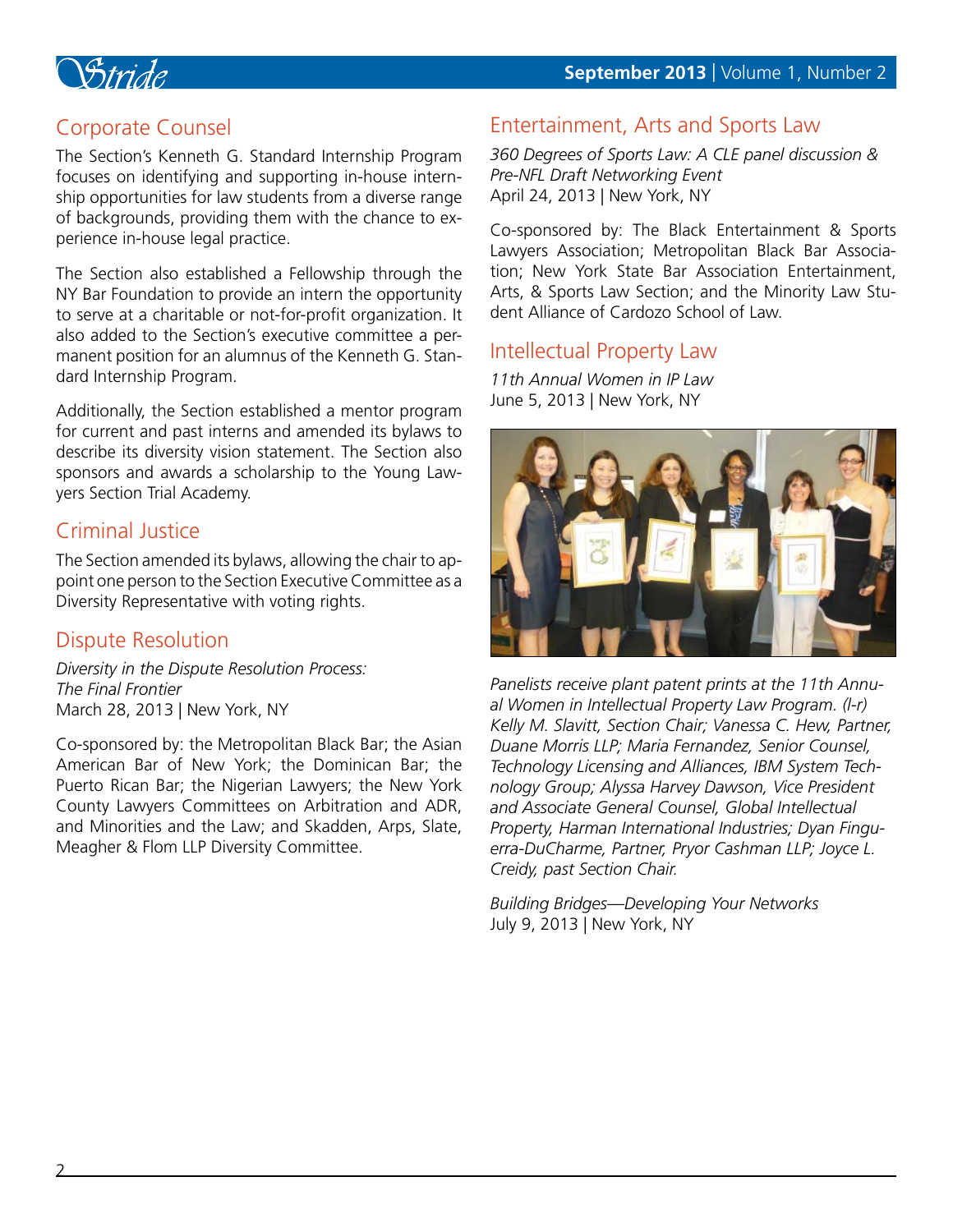

### Labor and Employment Law

*Further Along the Jericho Road; The Elusive Struggle for Economic Justice* February 21, 2013 | Albany, NY



Attendees at the Labor and Employment Law Section's February program in Albany

Photo Credit: Elizabeth Gould

*Discussion with Chai Feldblum, EEOC Commissioner* March 4, 2013 | New York, NY

#### Tax Law

*Women in Tax Law: A Variety of Expertise in Tax Law* September 11, 2012 | New York, NY

A panel discussion and networking breakfast for women tax lawyers

#### Torts, Insurance and Compensation Law (TICL)

For the past two years, TICL has embraced the Presidents' Diversity Challenges by transforming the Section's Executive Committee Fall Meeting into 1) an open meeting for current and potential Section members; 2) a continuing legal education program exploring Strength by Association, and 3) a robust networking reception.

TICL sponsors and supports the Young Lawyers Trial Academy, providing scholarships to new diverse attorneys and those who support diversity within the profession. The Section also supports the Commercial and Federal Litigation's Smooth Moves program, which reaches out to new and diverse attorneys.

### Trial Lawyers

*Pointers on Courtroom Conduct for Students and Newly Admitted Attorneys* Touro Law School | spring 2012 Albany Law School | spring 2013 Buffalo Law School | spring 2013

This program encourages participation by women and attorneys with diverse backgrounds as panel participants.

The Section is planning two programs each in fall 2013 and spring 2014. The fall programs are tentatively scheduled for Syracuse and Pace Law Schools.



*(l-r) Participants in the Courtroom Conduct Program at Touro Law School: Jeffrey P. Yong, Martyn Toher & Martyn; Valerie Cartright, Law Offices of Frederick K. Brewington; Violet Samuels, Samuels & Associates, PC; Betty Lugo, Pacheco and Lugo; Hon. Michele Woodard, Supreme Court, Nassau County; and Cory Rosenbaum, Rosenbaum & Sanders, LLP.*

The Section supports diverse interns at law firms and other businesses by co-sponsoring events with other bar associations or law schools. Additionally, the Section gave five scholarships in 2012 to new diverse attorneys or to attorneys who promoted diversity within the Section so those attorneys could attend the program. The Section awarded seven more scholarships in 2013.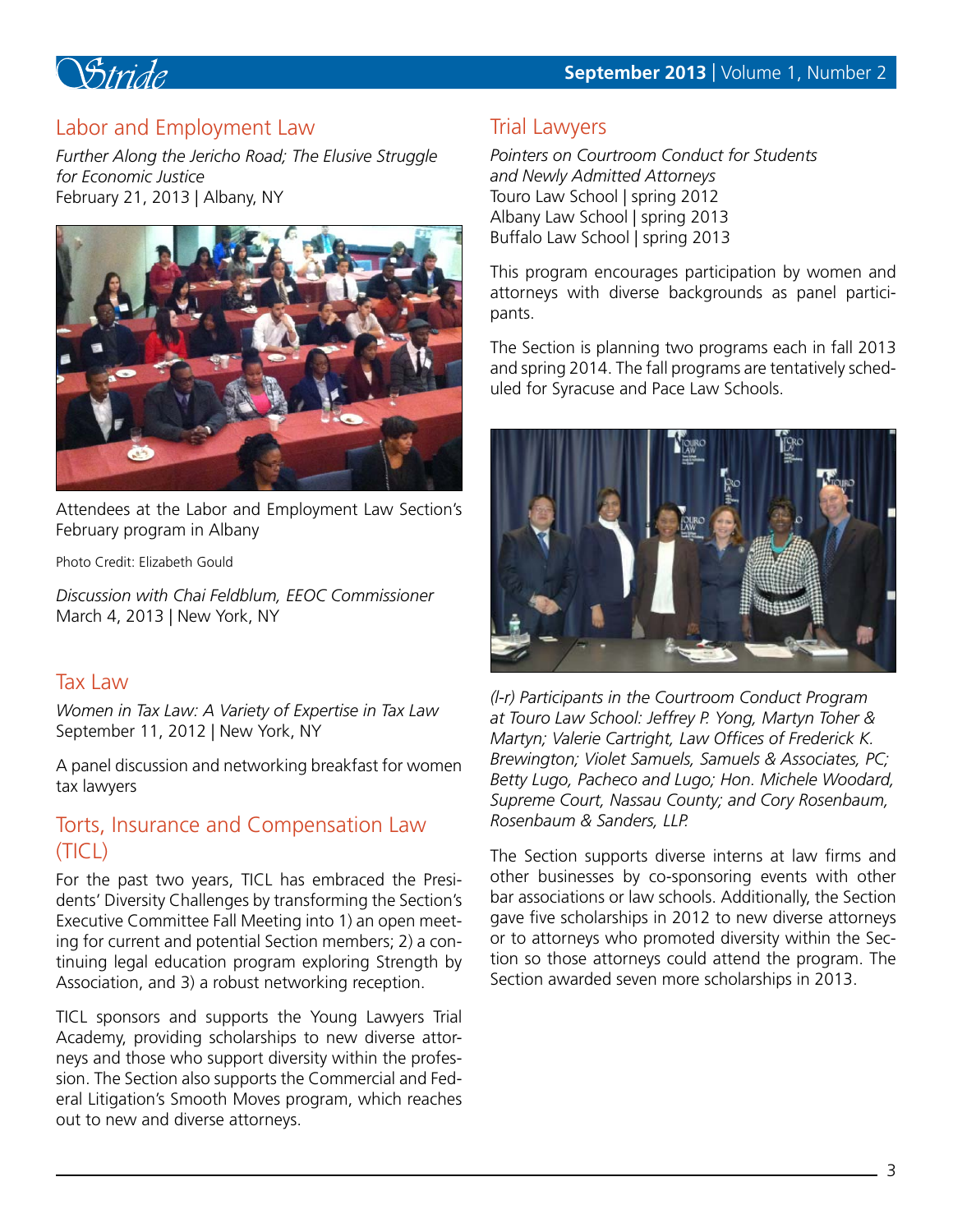

# Third Meeting of State Bar and Minority Bar **Leaders**

Leadership from the New York State Bar and minority bar associations met Tuesday, September 17 at the law offices of Epstein Becker in New York.

This marks the third meeting in 2013 where leaders share information on programs and events, discuss member recruitment and retention, and review programming challenges and other issues affecting bar associations.

# Rochester Legal Diversity Clerk Program Recognized by the ABA

The American Bar Association awarded the Rochester Legal Diversity Clerkship Program its 2013 Partnership Award at a luncheon on August 9 during the ABA Annual Meeting in San Francisco. Click here for more information about the Rochester Legal Diversity Clerkship Program.



*Photo Credit: Nora Warrens*

#### *Award winning*

*(l – r) C. Bruce Lawrence, Diane Cecero, Dave Schraver, Mary Loewenguth and Anthony Palermo accept the ABA's Partnership Award for the Rochester Legal Diversity Clerkship Program in San Francisco.*

# 2013 Minority Law Student Conference Day

The Committee on Diversity and Inclusion sponsored the third annual Minority Law Student Conference Day at New York Law School on August 8, 2013.

The half-day program was free and open to current law students and recent graduates. Participants attended sessions on crafting resumes, drafting cover and thankyou letters and interview preparation—including fashion advice and tips for how to be an engaging candidate.

In addition, volunteer attorneys provided speed interviewing session for students to practice their skills. Volunteers also networked with students during lunch.

More than 20 students and 20 volunteer attorneys took part in the program. Response to the programs has been overwhelmingly positive. One participant wrote, "Best networking event I've been to all year! Extremely thorough – please continue to do these annually. Students really benefit from this."



*Judge Margarita Lopez Torres (left) of the Kings County Surrogates Court and a member of the Committee on Diversity and Inclusion, speaks with an attendee of the 2013 Minority Law Student Conference Day at New York Law School in August.*

# 2013 Diversity Report Card

The Committee on Diversity and Inclusion will publish its biennial Diversity Report Card by the end of the year.

The Report Card provides statistical data on membership makeup of diverse attorneys within the New York State Bar Association, as well as tracking progress of diverse leaders in the Association's practice Sections and general governance.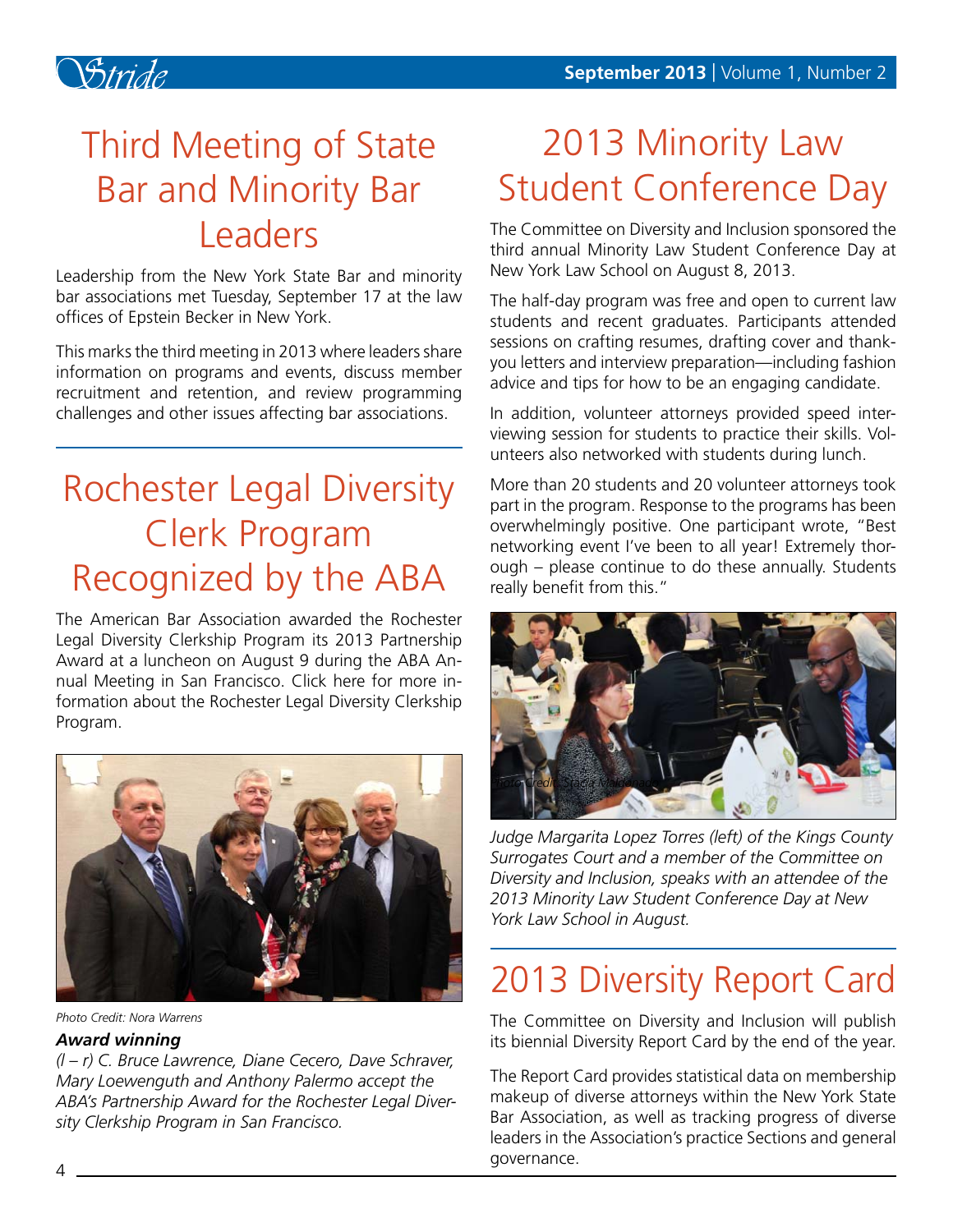

## Event Notice

# 2014 Diversity Trailblazer Award Ceremony and Celebrating Diversity in the Bar Reception

The New York State Bar Association's Eleventh Annual Celebrating Diversity in the Bar Reception, sponsored by the Committee on Diversity and Inclusion, will take place 6:30 p.m., Monday, January 27, 2014, at the Hilton New York Hotel during the NYSBA Annual Meeting in New York City.

Prior to the reception, at 6:00 p.m., the committee will present its 2014 Trailblazer Award during a 30-minute ceremony. The candidate will be recognized for his or her exceptional efforts to promote the full and equal participation of diverse people at all levels of the legal profession.

Mark your calendars and plan to attend this long-standing and important event.

Thank you to the Law Firm and Corporate Sponsors of the 2013 Celebrating Diversity in the Bar Reception:

#### **Silver Level Sponsors**

E. Stewart Jones • Nixon Peabody • Proskauer • Wachtell, Lipton, Rosen & Katz

#### **Bronze Level Sponsors**

Bond Schoeneck & King • Epstein Becker Green • Hiscock & Barclay • Meyer, Suozzi, English & Klein, P.C. • Seyfarth Shaw • Whiteman, Osterman & Hanna LLP

#### **For information about the committee, contact**

Mark Wilson | 518.487.5540 | mwilson@nysba.org